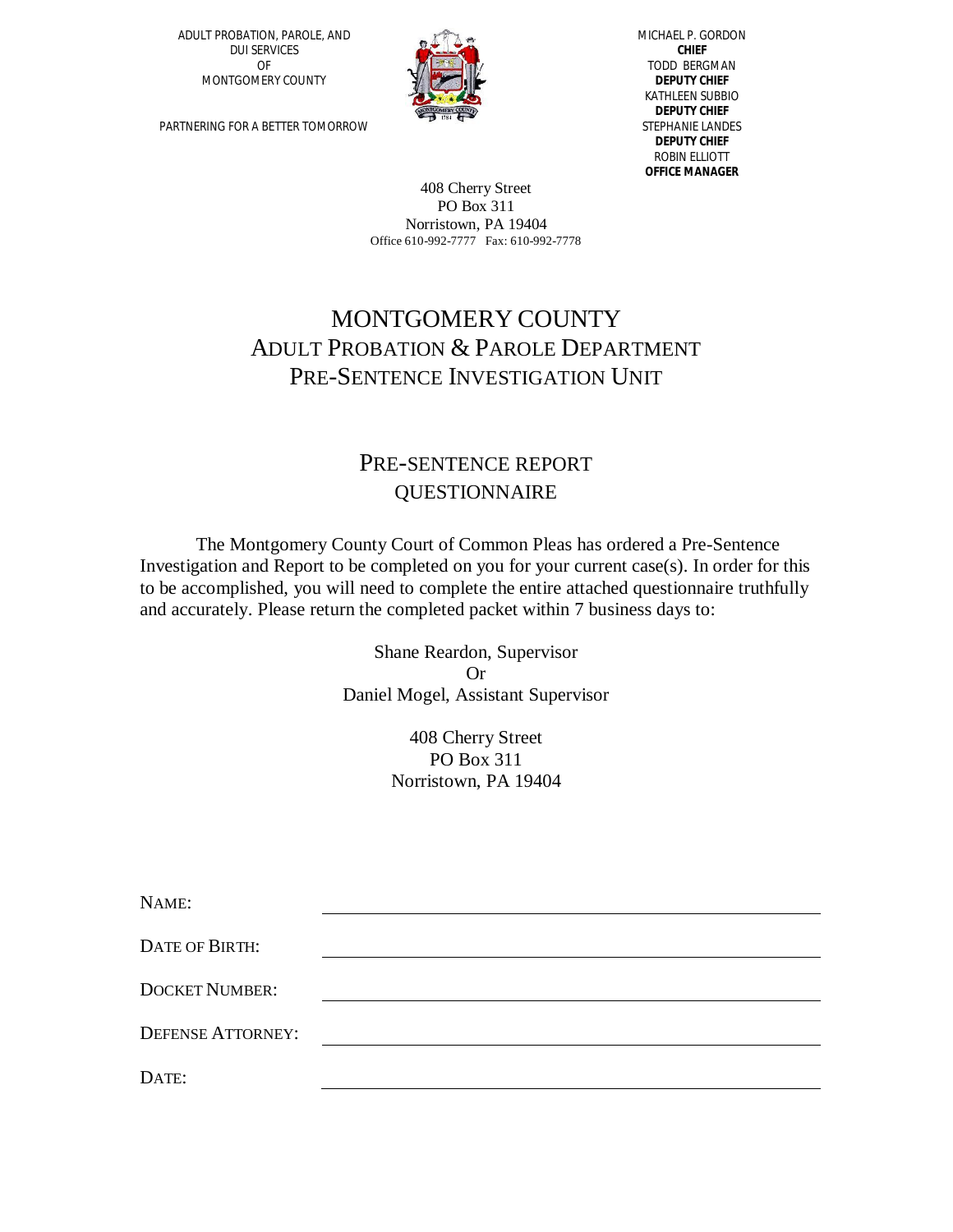|--|

| DECEASED YES NO IF YES, DATE<br>NATURE OF DEATH                                                                                                                                                            | OCCUPATION:              |
|------------------------------------------------------------------------------------------------------------------------------------------------------------------------------------------------------------|--------------------------|
|                                                                                                                                                                                                            |                          |
|                                                                                                                                                                                                            |                          |
|                                                                                                                                                                                                            |                          |
|                                                                                                                                                                                                            |                          |
| ADDRESS: ADDRESS:                                                                                                                                                                                          |                          |
| <b>CONSERVATION: CONSERVATION: CONSERVATION: CONSERVATION: CONSERVATION: CONSERVATION: CONSERVATION: CONSERVATION: CONSERVATION: CONSERVATION: CONSERVATION: CONSERVATION: CONSERVATION: CONSERVATION:</b> |                          |
| DECEASED YES NO IF YES, DATE                                                                                                                                                                               |                          |
|                                                                                                                                                                                                            |                          |
| WERE YOUR PARENTS LEGALLY MARRIED TO EACH OTHER: YES ______ NO____                                                                                                                                         |                          |
| HAVE YOUR PARENTS EVER BEEN DIVORCED: YES NO                                                                                                                                                               |                          |
|                                                                                                                                                                                                            | SEPARATED: YES____ NO___ |
|                                                                                                                                                                                                            |                          |
|                                                                                                                                                                                                            |                          |
|                                                                                                                                                                                                            |                          |
|                                                                                                                                                                                                            |                          |
|                                                                                                                                                                                                            |                          |
|                                                                                                                                                                                                            |                          |
|                                                                                                                                                                                                            |                          |
|                                                                                                                                                                                                            |                          |
| WERE YOU EVER ABUSED OR NEGLECTED AS A CHILD? YES _______________________________                                                                                                                          |                          |
| IF YES, EXPLAIN                                                                                                                                                                                            |                          |

## 6. SIBLINGS: LIST OLDEST TO YOUNGEST:

| NAME:           | AGE | <b>OCCUPATION</b> |  |
|-----------------|-----|-------------------|--|
| <b>ADDRESS:</b> |     |                   |  |
| NAME:           | AGE | <b>OCCUPATION</b> |  |
| ADDRESS:        |     |                   |  |
| NAME:           | AGE | <b>OCCUPATION</b> |  |
| <b>ADDRESS:</b> |     |                   |  |

(TO ADD ADDITIONAL SIBLINGS GO TO PAGE 16)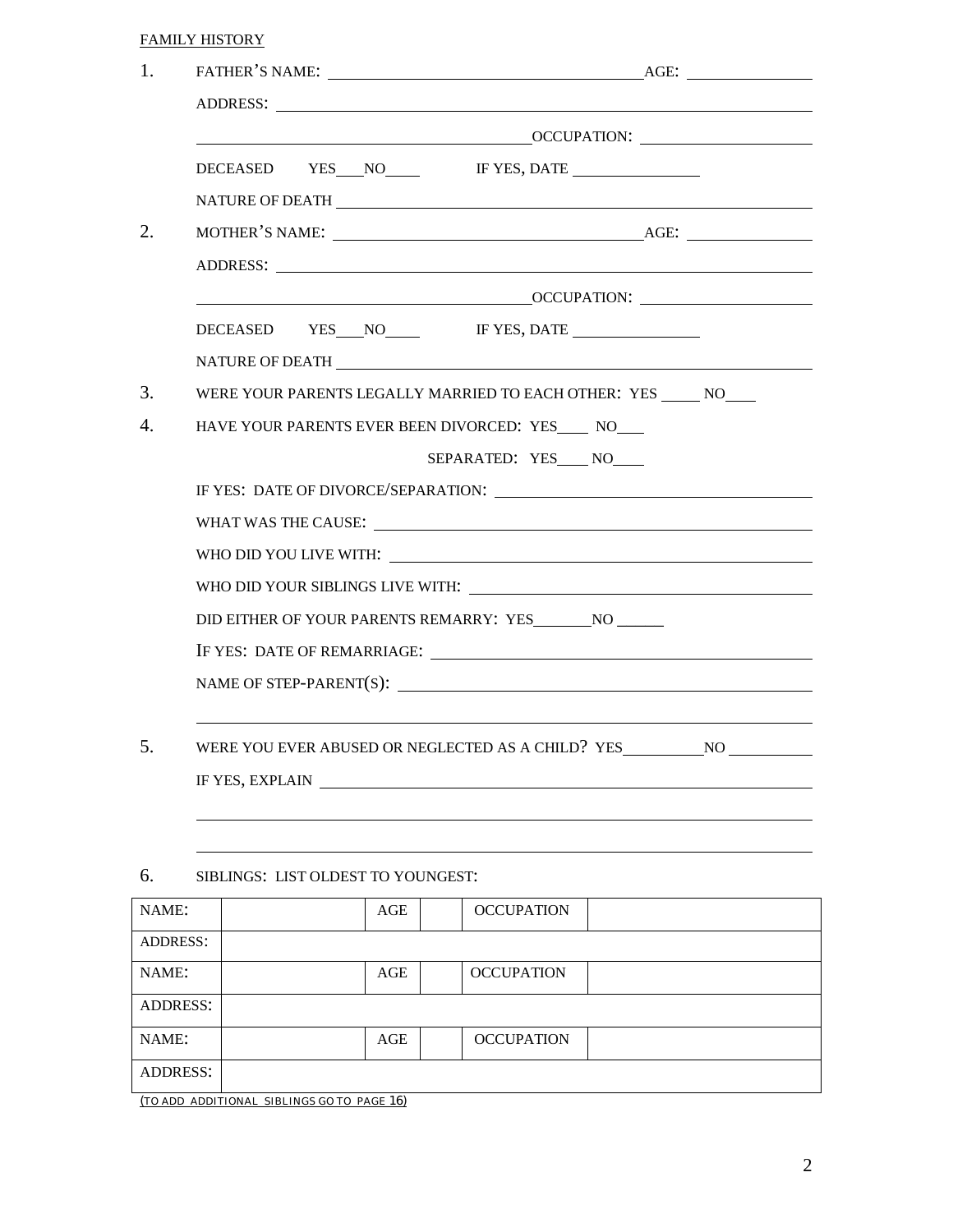| 7.              | DO YOU HAVE A FAMILY HISTORY OF MENTAL ILLNESS OR SUBSTANCE ABUSE? |
|-----------------|--------------------------------------------------------------------|
|                 | YES NO IF YES, EXPLAIN                                             |
|                 |                                                                    |
|                 |                                                                    |
| 8.              | DOES ANYONE IN YOUR FAMILY HAVE A PRESENT OR PAST CRIMINAL RECORD? |
|                 | YES NO IF YES, EXPLAIN:                                            |
|                 |                                                                    |
|                 |                                                                    |
|                 | <b>MARITAL HISTORY</b>                                             |
| 1.              | MARITAL STATUS: SINGLE______ MARRIED ______ SEPARATED _____        |
|                 | COMMON LAW ______ DIVORCED ______ WIDOWED ______ ENGAGED _____     |
| 2.              | IF MARRIED/SEPARATED/DIVORCED/WIDOWED:                             |
|                 |                                                                    |
|                 |                                                                    |
|                 | OCCUPATION NOCCUPATION                                             |
|                 |                                                                    |
|                 | DATE OF SEPARATION/DIVORCE                                         |
|                 | REASON                                                             |
|                 |                                                                    |
| 3.              | IF ENGAGED OR INVOLVED IN A RELATIONSHIP,                          |
|                 |                                                                    |
|                 |                                                                    |
|                 | WHAT IS THE NATURE OF THIS RELATIONSHIP (ENGAGED, CASUAL, ETC.)    |
|                 |                                                                    |
| 4.              |                                                                    |
|                 | LIST NAME, AGE, ADDRESS AND MOTHER/FATHER OF EACH CHILD            |
|                 |                                                                    |
| NAME:           | MOTHER/FATHER<br>AGE                                               |
| <b>ADDRESS:</b> |                                                                    |
| NAME:           | MOTHER/FATHER<br>AGE                                               |
| <b>ADDRESS:</b> |                                                                    |
| NAME:           | MOTHER/FATHER<br>AGE                                               |
| <b>ADDRESS:</b> |                                                                    |
|                 |                                                                    |

(TO ADD ADDITIONAL CHILDREN GO TO PAGE 17)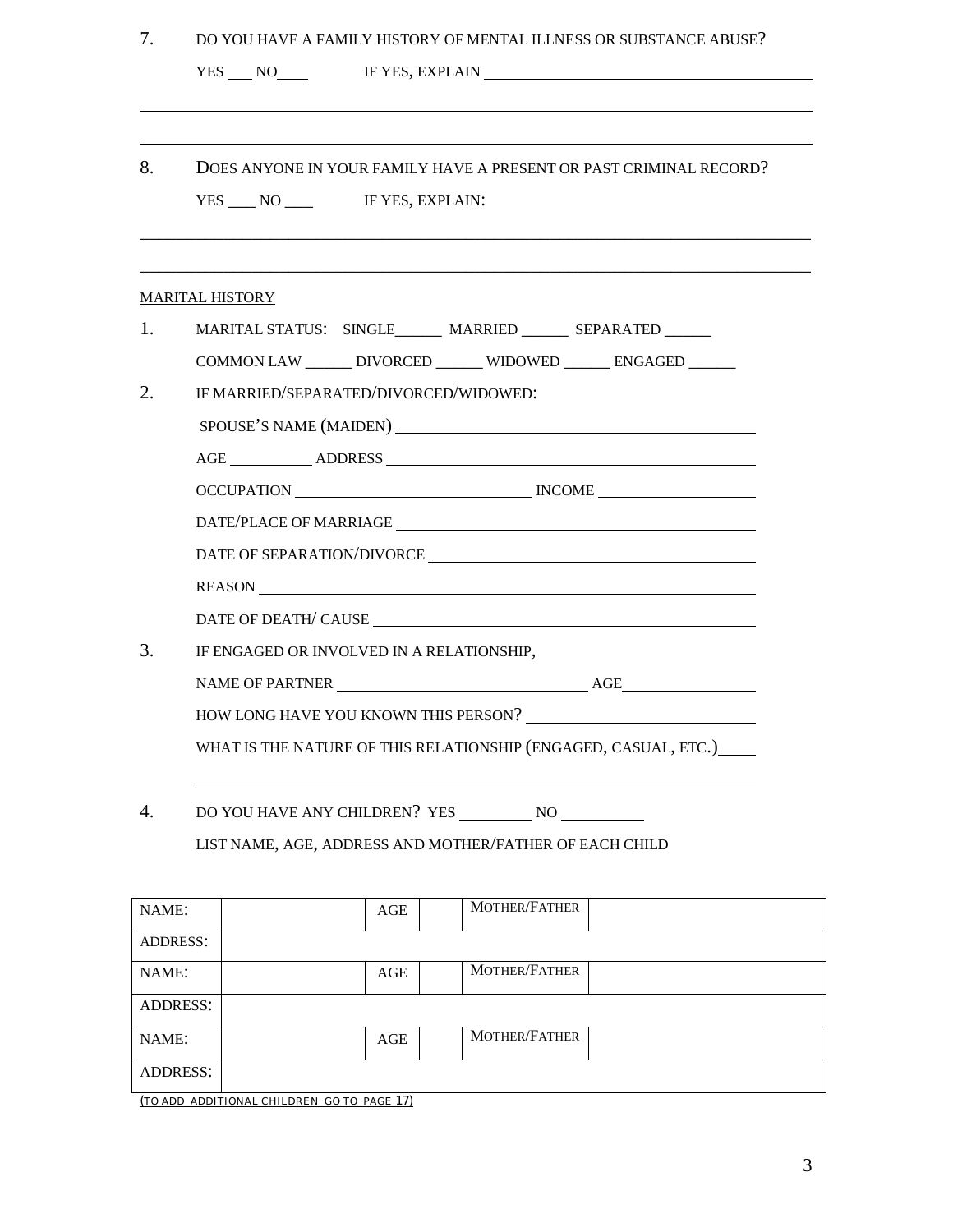| 5.  | ARE YOU PAYING CHILD SUPPORT? YES ___ NO                                                                                                                                                                                                                                                          |
|-----|---------------------------------------------------------------------------------------------------------------------------------------------------------------------------------------------------------------------------------------------------------------------------------------------------|
|     |                                                                                                                                                                                                                                                                                                   |
|     | IS THIS COURT ORDERED? YES ___ NO                                                                                                                                                                                                                                                                 |
| 6.  | WHEN WAS THE LAST TIME YOU SAW YOUR CHILDREN? ___________________________________                                                                                                                                                                                                                 |
| 7.  | DO ANY OF YOUR CHILDREN HAVE ANY MEDICAL, PHYSICAL OR PSYCHOLOGICAL                                                                                                                                                                                                                               |
|     |                                                                                                                                                                                                                                                                                                   |
| 8.  | HAVE ANY OF YOUR CHILDREN BEEN INVOLVED IN THE LEGAL SYSTEM?<br>YES NO F YES, EXPLAIN                                                                                                                                                                                                             |
| 9.  | ARE THERE ANY EXISTING PROBLEMS WITH YOUR CHILDREN OR RELATIONSHIPS AT<br>THIS TIME? YES ________ NO _______ IF YES, EXPLAIN ______________________________                                                                                                                                       |
|     | HAS THIS OFFENSE CAUSED ANY ISSUES IN YOUR RELATIONSHIPS? YES NO<br>IF YES, EXPLAIN NOW A SERVICE SERVICE SERVICE SERVICE SERVICE SERVICE SERVICE SERVICE SERVICE SERVICE SERVICE SERVICE SERVICE SERVICE SERVICE SERVICE SERVICE SERVICE SERVICE SERVICE SERVICE SERVICE SERVICE SERVICE SERVICE |
| 10. | HAVE THERE EVER BEEN ANY INCIDENTS OF DOMESTIC VIOLENCE IN YOUR                                                                                                                                                                                                                                   |
|     | MARRIAGE AND/OR RELATIONSHIPS? YES _____ NO______ IF YES, EXPLAIN ______________                                                                                                                                                                                                                  |
| 10. | ARE YOU A UNITED STATES CITIZEN? YES________ NO _______ IF NO, WHAT IS YOUR                                                                                                                                                                                                                       |
|     | LEGAL STATUS IN THE COUNTRY (PLEASE INCLUDE A#)                                                                                                                                                                                                                                                   |
|     | HOME AND NEIGHBORHOOD                                                                                                                                                                                                                                                                             |
| 1.  | HOUSE ________ RENT _______ MORTGAGE _______ AMOUNT ______                                                                                                                                                                                                                                        |
|     | APARTMENT _______ AMOUNT OF RENT _______                                                                                                                                                                                                                                                          |
| 2.  |                                                                                                                                                                                                                                                                                                   |
|     | PHONE # _______________________________HOW LONG _________________________________                                                                                                                                                                                                                 |
|     |                                                                                                                                                                                                                                                                                                   |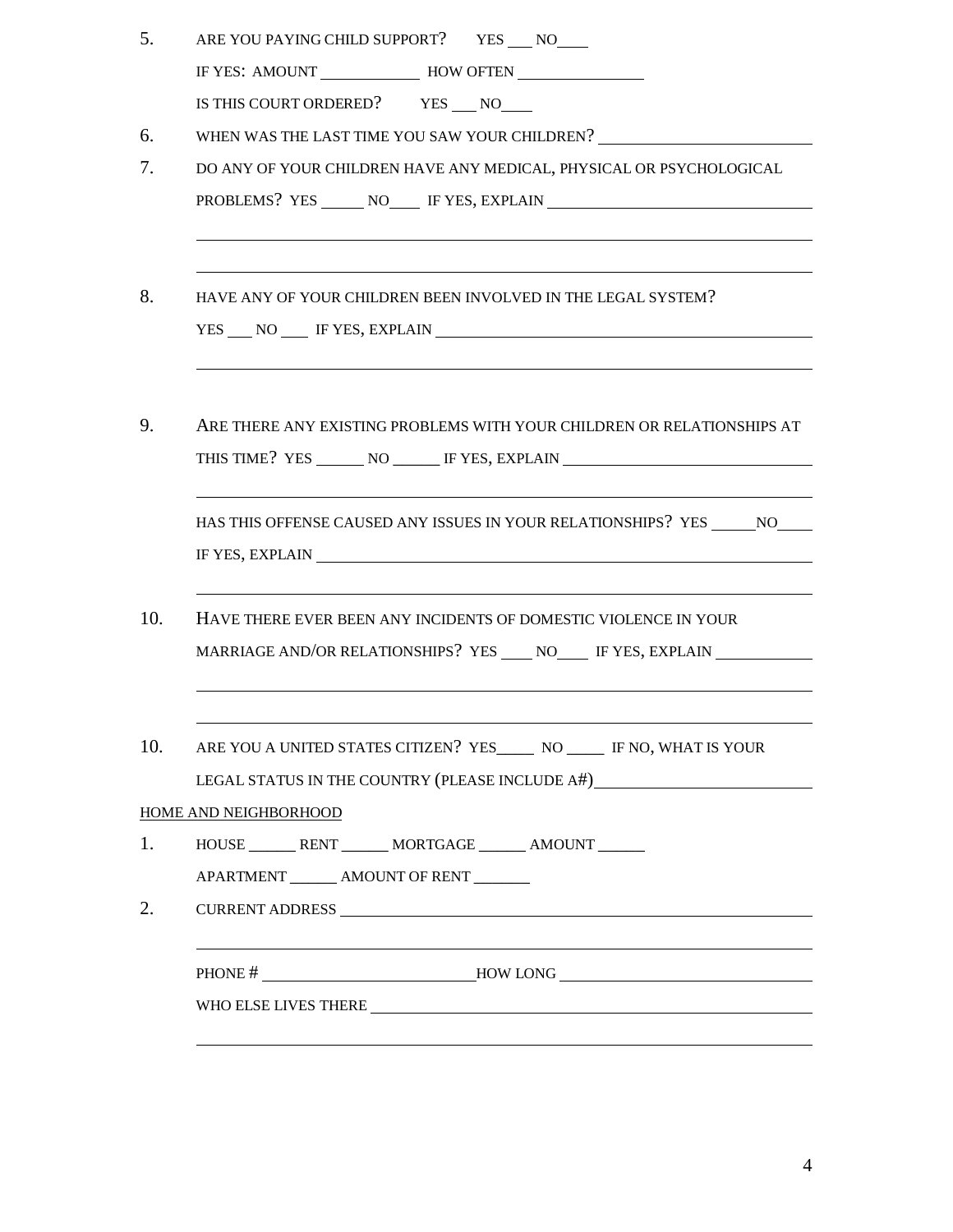| LIST ALL ADDRESSES FOR THE PAST 5 YEARS<br>3. |  |
|-----------------------------------------------|--|
|-----------------------------------------------|--|

| <b>EDUCATION</b>                                                                                                                                                                                                               |
|--------------------------------------------------------------------------------------------------------------------------------------------------------------------------------------------------------------------------------|
|                                                                                                                                                                                                                                |
|                                                                                                                                                                                                                                |
| WHAT WAS YOUR MAIN AREA OF STUDY OR DEGREE?                                                                                                                                                                                    |
| LIST ANY SPORTS, CLUBS, HONORS, ACHIEVEMENTS RECEIVED IN HIGH SCHOOL                                                                                                                                                           |
| AND/OR COLLEGE, SPECIFY WHAT YEAR:                                                                                                                                                                                             |
|                                                                                                                                                                                                                                |
|                                                                                                                                                                                                                                |
| IF YOU DID NOT GRADUATE FROM HIGH SCHOOL, HAVE YOU RECEIVED YOUR GED?                                                                                                                                                          |
|                                                                                                                                                                                                                                |
| IF YOU DID NOT GRADUATE FROM HIGH SCHOOL, WHY? (SPECIFY: DISCIPLINARY,                                                                                                                                                         |
|                                                                                                                                                                                                                                |
|                                                                                                                                                                                                                                |
| DO YOU HAVE ANY LEARNING DISABILITIES? YES NO IF YES, EXPLAIN:                                                                                                                                                                 |
|                                                                                                                                                                                                                                |
| DO YOU HAVE PLANS TO FURTHER YOUR EDUCATION? YES _______ NO                                                                                                                                                                    |
| IF YES, EXPLAIN NOW CONSERVED TO THE TEST OF THE SERVED OF THE TEST OF THE TEST OF THE TEST OF THE TEST OF THE TEST OF THE TEST OF THE TEST OF THE TEST OF THE TEST OF THE TEST OF THE TEST OF THE TEST OF THE TEST OF THE TES |
| DO YOU BELONG TO ANY CLUBS, GROUPS, ORGANIZATIONS, GANG?                                                                                                                                                                       |
| YES ________ NO _______ IF YES, STATE NAME, LENGTH INVOLVED AND ANY POSITION                                                                                                                                                   |
|                                                                                                                                                                                                                                |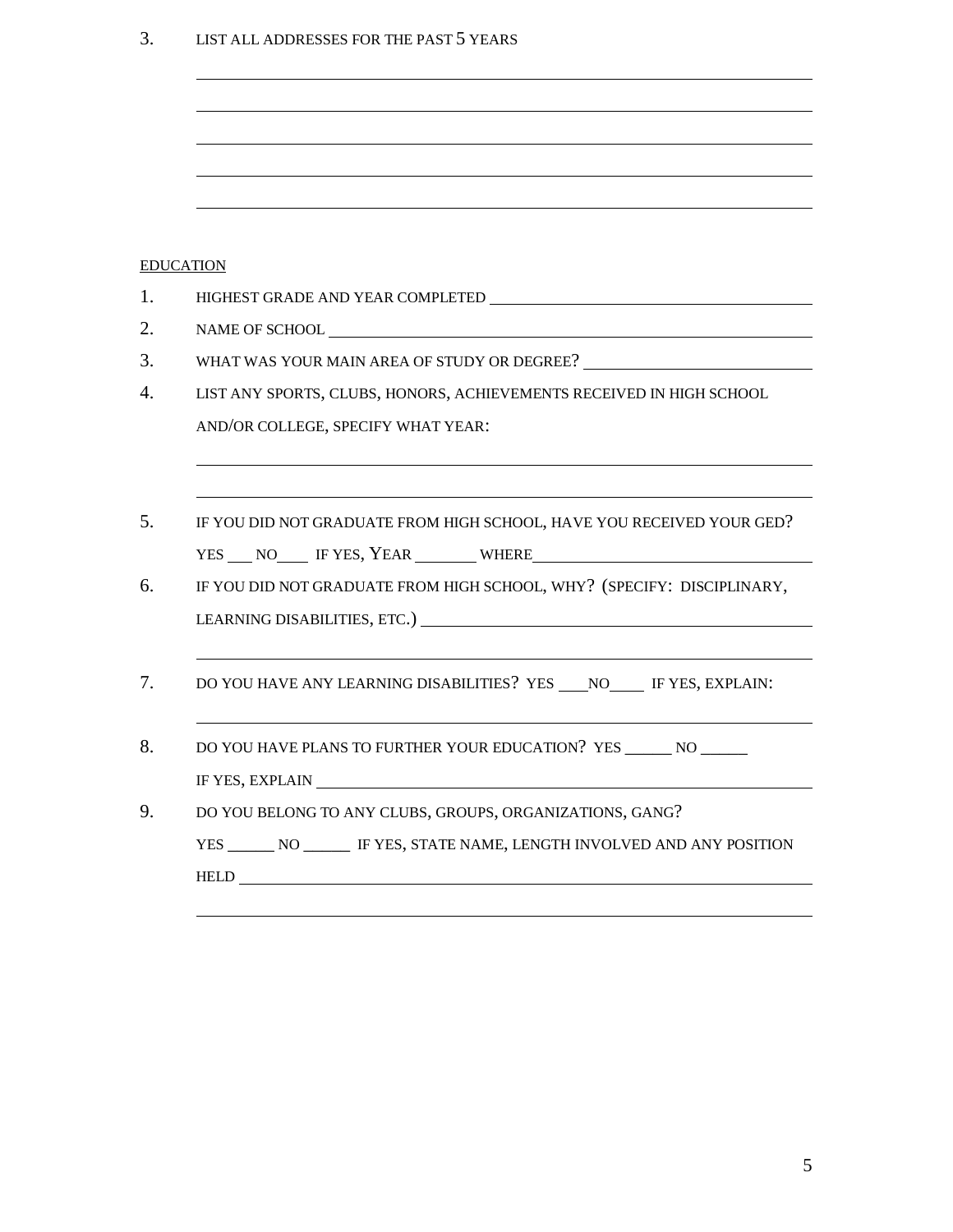EMPLOYMENT

| 1.      | ARE YOU PRESENTLY EMPLOYED? YES_______ NO_______                                                                                                                                                                               |
|---------|--------------------------------------------------------------------------------------------------------------------------------------------------------------------------------------------------------------------------------|
|         | IF YES: NAME OF EMPLOYER CONTRACTED AND THE VEHICLE THAT AND THE VEHICLE THAT AND THE VEHICLE THAT AND THE VEHICLE THAT AND THE VEHICLE THAT AND THE VEHICLE THAT AN AMELIAN THAT AND THE VEHICLE THAT AND THE VEHICLE THAT AN |
|         |                                                                                                                                                                                                                                |
|         |                                                                                                                                                                                                                                |
|         | WAGE/SALARY WORK HOURS                                                                                                                                                                                                         |
|         |                                                                                                                                                                                                                                |
|         | IS YOUR EMPLOYER AWARE OF THIS ARREST? YES _______ NO_______                                                                                                                                                                   |
|         |                                                                                                                                                                                                                                |
|         |                                                                                                                                                                                                                                |
| 2.      | GIVE YOUR EMPLOYMENT HISTORY FOR THE PAST 5 YEARS:                                                                                                                                                                             |
|         |                                                                                                                                                                                                                                |
|         |                                                                                                                                                                                                                                |
|         |                                                                                                                                                                                                                                |
|         |                                                                                                                                                                                                                                |
|         |                                                                                                                                                                                                                                |
|         |                                                                                                                                                                                                                                |
|         |                                                                                                                                                                                                                                |
|         |                                                                                                                                                                                                                                |
| 3.      | IF NOT EMPLOYED, WHAT IS YOUR SOURCE OF INCOME:                                                                                                                                                                                |
|         | PUBLIC ASSISTANCE UNEMPLOYMENT                                                                                                                                                                                                 |
|         | SOCIAL SECURITY _________________________OTHER (SPECIFY) _______________________                                                                                                                                               |
|         | AMOUNT                                                                                                                                                                                                                         |
|         |                                                                                                                                                                                                                                |
|         |                                                                                                                                                                                                                                |
|         | FINANCIAL CONDITION:                                                                                                                                                                                                           |
| ASSETS: |                                                                                                                                                                                                                                |
| 1.      |                                                                                                                                                                                                                                |
|         | $\begin{tabular}{c} \bf VALUE \end{tabular}$                                                                                                                                                                                   |
|         |                                                                                                                                                                                                                                |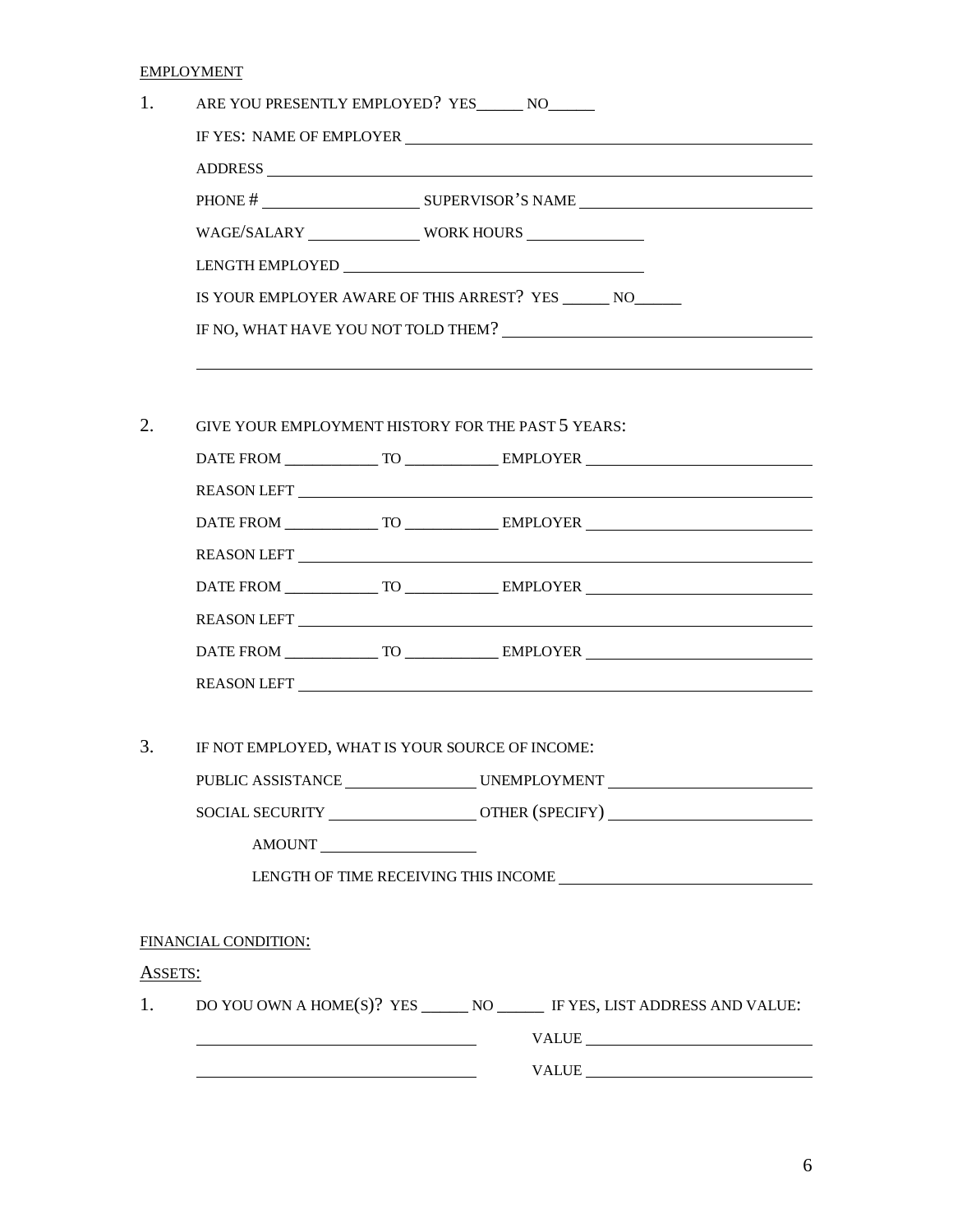|                     |                          |                                                                                                                                                                                                                               | VALUE                                                                            |
|---------------------|--------------------------|-------------------------------------------------------------------------------------------------------------------------------------------------------------------------------------------------------------------------------|----------------------------------------------------------------------------------|
|                     |                          | <u> 1989 - Johann Barbara, martin amerikan basar dan berasal dalam basar dalam basar dalam basar dalam basar dala</u>                                                                                                         |                                                                                  |
|                     |                          |                                                                                                                                                                                                                               | DO YOU HAVE ANY BANK ACCOUNTS, INVESTMENTS, RETIREMENT ACCOUNTS?                 |
|                     |                          |                                                                                                                                                                                                                               | YES ________ NO _______ IF YES, PLEASE LIST BANK, TYPE & AMOUNT:                 |
|                     |                          |                                                                                                                                                                                                                               | AMOUNT                                                                           |
|                     |                          | the control of the control of the control of the control of the control of the control of the control of the control of the control of the control of the control of the control of the control of the control of the control | AMOUNT                                                                           |
|                     |                          |                                                                                                                                                                                                                               | AMOUNT                                                                           |
|                     |                          |                                                                                                                                                                                                                               | AMOUNT                                                                           |
|                     |                          |                                                                                                                                                                                                                               | ARE YOU RECEIVING CHILD SUPPORT? YES___, AMOUNT __________ NO____                |
| <b>LIABILITIES:</b> |                          |                                                                                                                                                                                                                               |                                                                                  |
|                     |                          | DO YOU PAY CHILD SUPPORT? YES ________ NO ________ IF YES,                                                                                                                                                                    |                                                                                  |
|                     | LIST CHILDREN & AMOUNTS: |                                                                                                                                                                                                                               | <u> 1989 - Johann Stein, mars an deus Amerikaansk kommunister (</u>              |
|                     |                          |                                                                                                                                                                                                                               |                                                                                  |
|                     |                          |                                                                                                                                                                                                                               |                                                                                  |
|                     |                          |                                                                                                                                                                                                                               |                                                                                  |
|                     |                          |                                                                                                                                                                                                                               |                                                                                  |
|                     |                          |                                                                                                                                                                                                                               |                                                                                  |
|                     |                          |                                                                                                                                                                                                                               |                                                                                  |
|                     |                          | PLEASE LIST THE AMOUNTS FOR THE FOLLOWING:                                                                                                                                                                                    |                                                                                  |
|                     |                          |                                                                                                                                                                                                                               | RENT TO WHOM TO WHOM                                                             |
|                     |                          |                                                                                                                                                                                                                               | MORTGAGE TO WHOM                                                                 |
|                     | <b>LOANS</b>             | TO WHOM                                                                                                                                                                                                                       |                                                                                  |
|                     |                          |                                                                                                                                                                                                                               | CREDIT CARDS COMPANY COMPANY                                                     |
|                     |                          |                                                                                                                                                                                                                               |                                                                                  |
|                     |                          |                                                                                                                                                                                                                               |                                                                                  |
|                     |                          |                                                                                                                                                                                                                               |                                                                                  |
|                     |                          |                                                                                                                                                                                                                               |                                                                                  |
|                     |                          |                                                                                                                                                                                                                               |                                                                                  |
|                     |                          |                                                                                                                                                                                                                               |                                                                                  |
|                     |                          |                                                                                                                                                                                                                               | HAVE YOU EVER FILED FOR BANKRUPTCY? YES _____ NO                                 |
|                     |                          |                                                                                                                                                                                                                               |                                                                                  |
| <b>HEALTH</b>       |                          |                                                                                                                                                                                                                               |                                                                                  |
|                     |                          |                                                                                                                                                                                                                               | HEIGHT _______ WEIGHT ________ EYE COLOR ______________ HAIR COLOR _____________ |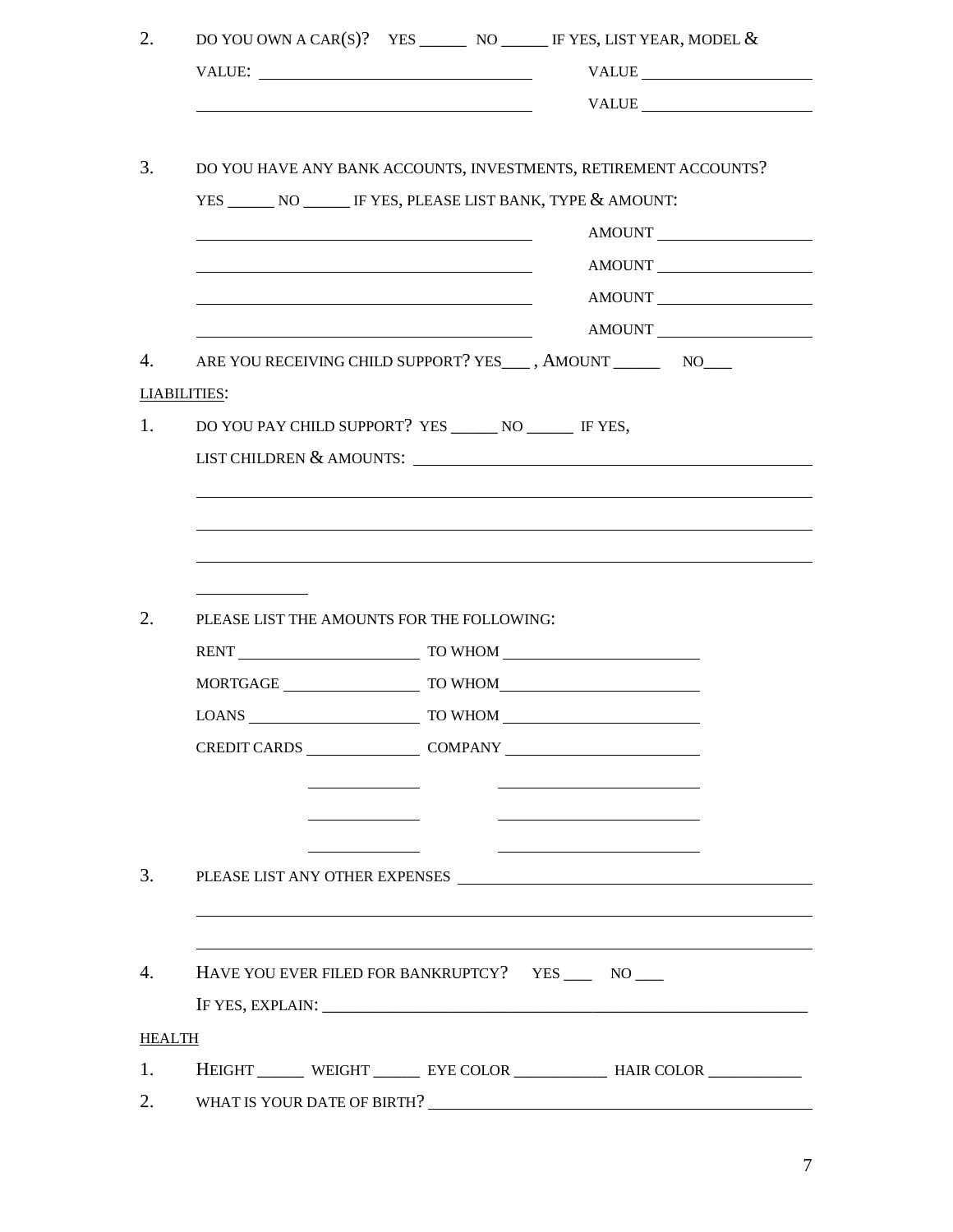- 3. LIST ANY SCARS, MARKS, TATTOOS (DESCRIBE) AND LOCATION OF:
- 4. LIST ANY MAJOR OR UNUSUAL CHILDHOOD ILLNESSES/DISEASES/SURGERIES:

HAVE ANY OF THESE CREATED A PRESENT HANDICAP? SPECIFY

5. ARE YOU CURRENTLY SUFFERING FROM AN ILLNESS OR DISEASE? YES \_\_\_ NO\_\_\_ IF YES: LIST ILLNESS/DISEASE

HISTORY OF PROBLEM

ANY SPECIAL MEDICAL ATTENTION NECESSARY

PLEASE LIST ANY MEDICATIONS YOU ARE TAKING, DOSAGE AND REASON:

| <b>MEDICATION</b> | <b>DOSAGE</b> | <b>REASON</b> |
|-------------------|---------------|---------------|
|                   |               |               |
|                   |               |               |
|                   |               |               |
|                   |               |               |

**(TO ADD ADDITIONAL MEDICATIONS GO TO PAGE 17)**

6. PLEASE LIST THE NAME AND ADDRESS OF TREATING/PRESCRIBING DOCTOR(S):

7. DATE OF LAST APPOINTMENT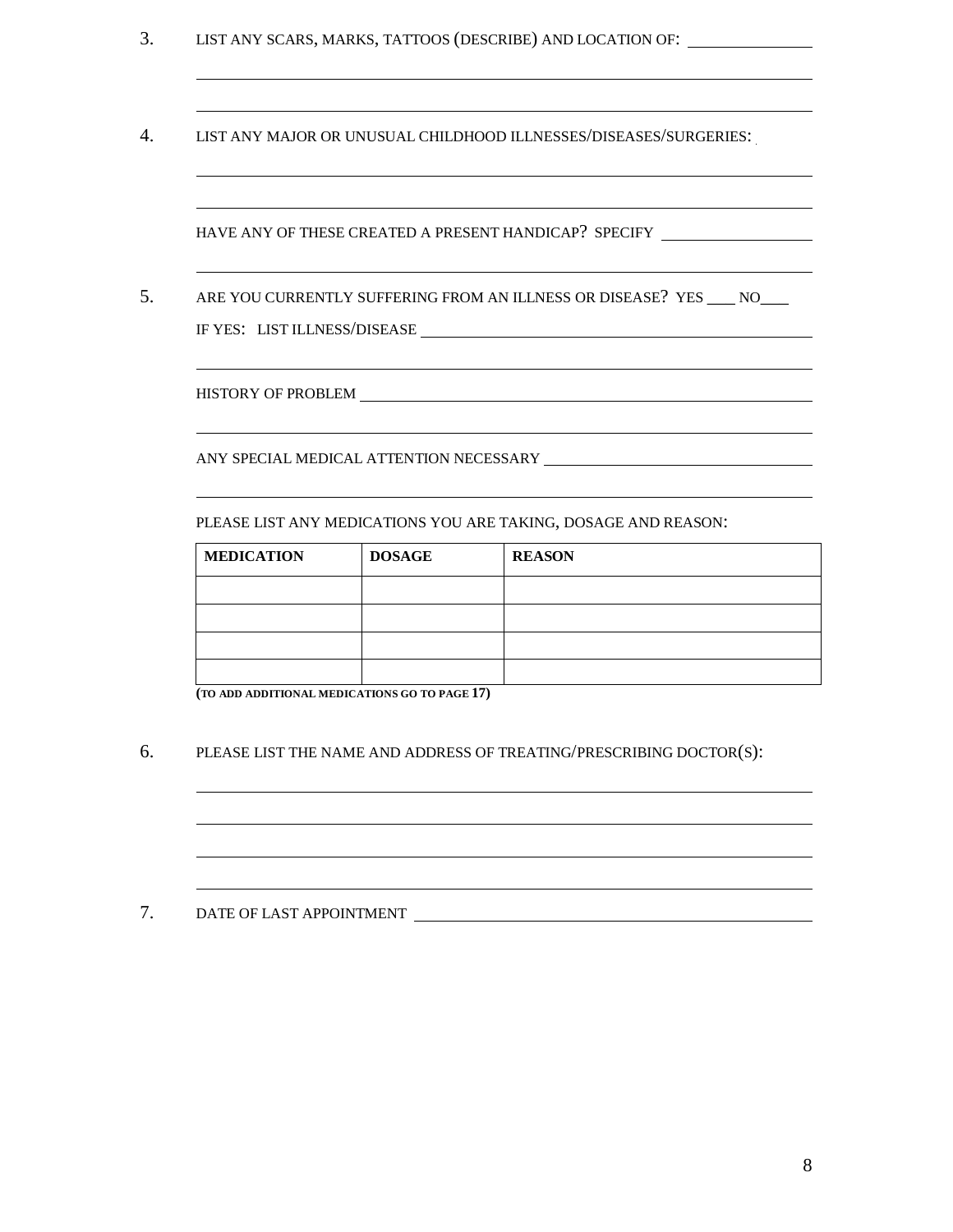|                                                                     |                                              |              | HAVE YOU EVER CONSUMED ALCOHOL? YES _______ NO_______                            |  |  |  |
|---------------------------------------------------------------------|----------------------------------------------|--------------|----------------------------------------------------------------------------------|--|--|--|
|                                                                     |                                              |              |                                                                                  |  |  |  |
|                                                                     |                                              |              |                                                                                  |  |  |  |
|                                                                     |                                              |              |                                                                                  |  |  |  |
|                                                                     |                                              |              |                                                                                  |  |  |  |
|                                                                     |                                              |              | HAVE YOU EVER EXPERIENCED BLACK-OUTS, DELIRIUM OR TREMORS?                       |  |  |  |
|                                                                     | $YES$ NO                                     |              |                                                                                  |  |  |  |
|                                                                     |                                              |              | DO YOU HAVE A HISTORY OF ALCOHOL ABUSE IN YOUR FAMILY? YES NO                    |  |  |  |
|                                                                     |                                              |              | IF YES, EXPLAIN NOW CONSUMER THE YES, EXPLAIN                                    |  |  |  |
|                                                                     |                                              |              |                                                                                  |  |  |  |
|                                                                     |                                              |              | DO YOU FEEL YOUR ALCOHOL USE IS A PROBLEM? YES ________ NO _______ IF YES,       |  |  |  |
|                                                                     |                                              |              | EXPLAIN NO ANNO 1999 EXPLAIN                                                     |  |  |  |
|                                                                     |                                              |              |                                                                                  |  |  |  |
|                                                                     |                                              |              | DO YOU FEEL YOU NEED TREATMENT? YES _______ NO _______                           |  |  |  |
|                                                                     |                                              |              |                                                                                  |  |  |  |
| HAVE YOU EVER BEEN EVALUATED AND/OR PLACED IN TREATMENT FOR ALCOHOL |                                              |              |                                                                                  |  |  |  |
|                                                                     |                                              |              |                                                                                  |  |  |  |
|                                                                     |                                              |              | ABUSE? YES _______ NO _______ IF YES, LIST FACILITY, DATES, & TYPE OF DISCHARGE: |  |  |  |
|                                                                     |                                              |              |                                                                                  |  |  |  |
|                                                                     | <b>FACILITY</b>                              | <b>DATES</b> | TYPE OF DISCHARGE FOR ALCOHOL                                                    |  |  |  |
|                                                                     |                                              |              |                                                                                  |  |  |  |
|                                                                     |                                              |              |                                                                                  |  |  |  |
|                                                                     |                                              |              |                                                                                  |  |  |  |
|                                                                     |                                              |              |                                                                                  |  |  |  |
|                                                                     | (TO ADD ADDITIONAL FACILITIES GO TO PAGE 17) |              |                                                                                  |  |  |  |
|                                                                     | PSYCHO-SOCIAL HEALTH/DRUG                    |              |                                                                                  |  |  |  |
|                                                                     |                                              |              | HAVE YOU EXPERIMENTED WITH DRUGS? YES _______ NO_______                          |  |  |  |
|                                                                     |                                              |              | AT WHAT AGE DID YOU FIRST USE DRUGS?                                             |  |  |  |
|                                                                     |                                              |              | LIST TYPE, AMOUNTS, FREQUENCY & AGE THAT YOU BEGAN USE :                         |  |  |  |
|                                                                     |                                              |              |                                                                                  |  |  |  |
|                                                                     |                                              |              |                                                                                  |  |  |  |
|                                                                     |                                              |              |                                                                                  |  |  |  |
|                                                                     |                                              |              |                                                                                  |  |  |  |
|                                                                     | DATE OF LAST USE & SUBSTANCE                 |              |                                                                                  |  |  |  |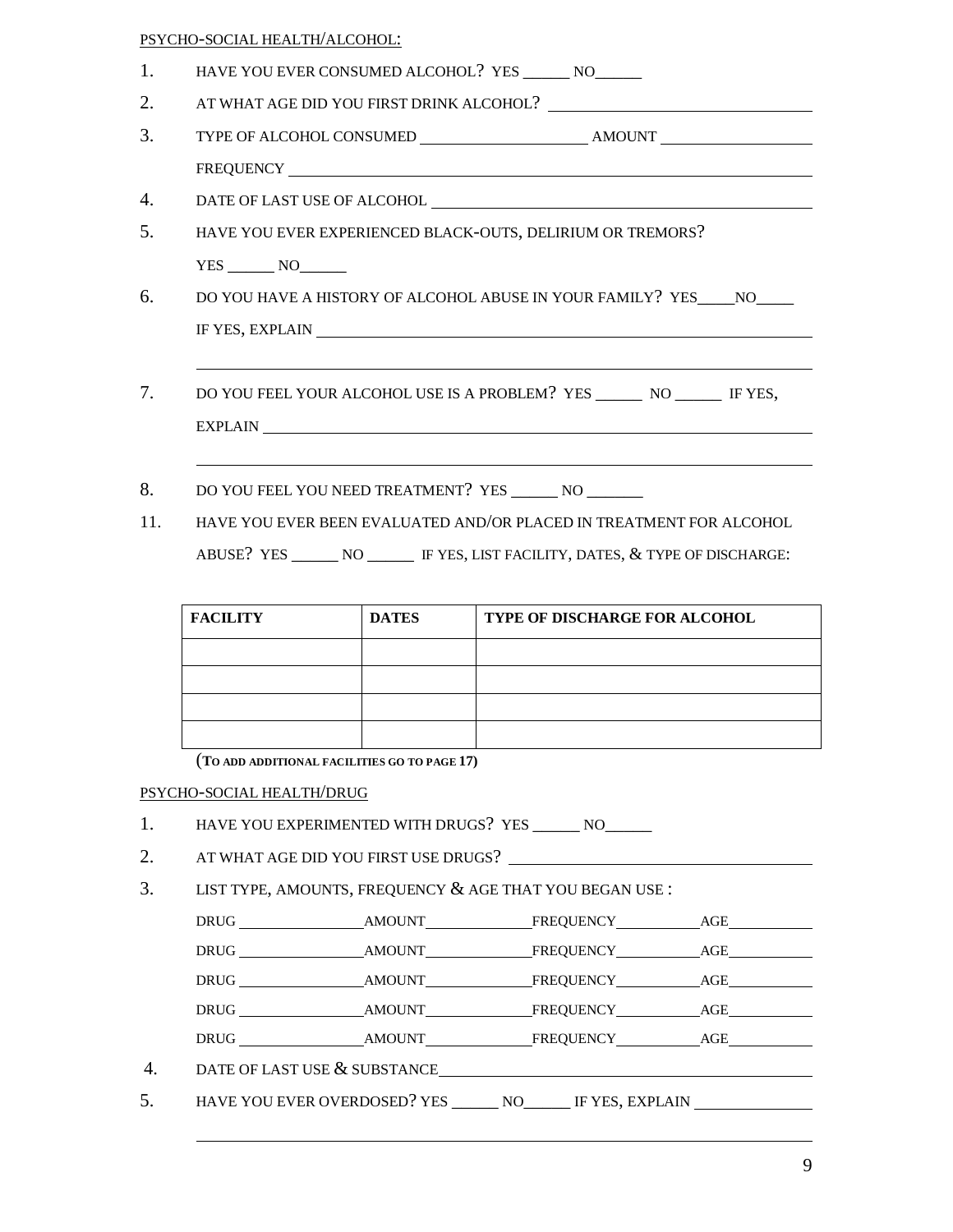| 6.        |                             |                                                                                                                                                                                                                                                                                                                                                                                   |  | DO YOU HAVE A HISTORY OF SUBSTANCE ABUSE IN YOUR FAMILY? YES NO                                                                                                       |  |  |  |
|-----------|-----------------------------|-----------------------------------------------------------------------------------------------------------------------------------------------------------------------------------------------------------------------------------------------------------------------------------------------------------------------------------------------------------------------------------|--|-----------------------------------------------------------------------------------------------------------------------------------------------------------------------|--|--|--|
| 7.        |                             | DO YOU FEEL YOUR DRUG USE IS A PROBLEM? YES ________ NO _______ IF YES,<br><b>EXPLAIN</b>                                                                                                                                                                                                                                                                                         |  |                                                                                                                                                                       |  |  |  |
| 8.<br>12. |                             | DO YOU FEEL YOU NEED TREATMENT? YES _______ NO _______<br>HAVE YOU EVER BEEN EVALUATED AND/OR PLACED IN TREATMENT FOR SUBSTANCE<br>ABUSE? YES ______ NO ______ IF YES, LIST FACILITY, DATES, & TYPE OF DISCHARGE:                                                                                                                                                                 |  |                                                                                                                                                                       |  |  |  |
|           | <b>FACILITY</b>             | <b>DATES</b>                                                                                                                                                                                                                                                                                                                                                                      |  | TYPE OF DISCHARGE FOR SUBSTANCE ABUSE                                                                                                                                 |  |  |  |
|           |                             |                                                                                                                                                                                                                                                                                                                                                                                   |  |                                                                                                                                                                       |  |  |  |
|           |                             |                                                                                                                                                                                                                                                                                                                                                                                   |  |                                                                                                                                                                       |  |  |  |
|           |                             |                                                                                                                                                                                                                                                                                                                                                                                   |  |                                                                                                                                                                       |  |  |  |
|           |                             | (TO ADD ADDITIONAL FACILITIES GO TO PAGE 17)                                                                                                                                                                                                                                                                                                                                      |  |                                                                                                                                                                       |  |  |  |
|           | PSYCHO-SOCIAL HEALTH/MENTAL |                                                                                                                                                                                                                                                                                                                                                                                   |  |                                                                                                                                                                       |  |  |  |
|           |                             |                                                                                                                                                                                                                                                                                                                                                                                   |  | DO YOU HAVE A HISTORY OF OR ARE YOU CURRENTLY SUFFERING FROM MENTAL,                                                                                                  |  |  |  |
|           |                             | EMOTIONAL OR PSYCHOLOGICAL PROBLEMS?                                                                                                                                                                                                                                                                                                                                              |  |                                                                                                                                                                       |  |  |  |
|           |                             |                                                                                                                                                                                                                                                                                                                                                                                   |  | YES ________ NO ________ IF YES, LIST DATE, DIAGNOSIS & TREATING DOCTOR:                                                                                              |  |  |  |
|           |                             |                                                                                                                                                                                                                                                                                                                                                                                   |  |                                                                                                                                                                       |  |  |  |
|           |                             |                                                                                                                                                                                                                                                                                                                                                                                   |  |                                                                                                                                                                       |  |  |  |
|           |                             |                                                                                                                                                                                                                                                                                                                                                                                   |  | DIAGNOSIS DATE DR.                                                                                                                                                    |  |  |  |
|           |                             |                                                                                                                                                                                                                                                                                                                                                                                   |  |                                                                                                                                                                       |  |  |  |
|           |                             |                                                                                                                                                                                                                                                                                                                                                                                   |  |                                                                                                                                                                       |  |  |  |
|           |                             | PLEASE LIST ANY TREATMENT YOU HAVE RECEIVED:                                                                                                                                                                                                                                                                                                                                      |  |                                                                                                                                                                       |  |  |  |
|           |                             |                                                                                                                                                                                                                                                                                                                                                                                   |  | FACILITY DATES DISCHARGE                                                                                                                                              |  |  |  |
|           |                             |                                                                                                                                                                                                                                                                                                                                                                                   |  | FACILITY DATES DISCHARGE                                                                                                                                              |  |  |  |
|           |                             |                                                                                                                                                                                                                                                                                                                                                                                   |  |                                                                                                                                                                       |  |  |  |
|           |                             |                                                                                                                                                                                                                                                                                                                                                                                   |  |                                                                                                                                                                       |  |  |  |
|           |                             |                                                                                                                                                                                                                                                                                                                                                                                   |  |                                                                                                                                                                       |  |  |  |
|           |                             |                                                                                                                                                                                                                                                                                                                                                                                   |  |                                                                                                                                                                       |  |  |  |
|           |                             |                                                                                                                                                                                                                                                                                                                                                                                   |  |                                                                                                                                                                       |  |  |  |
|           |                             |                                                                                                                                                                                                                                                                                                                                                                                   |  | FACILITY _______________________DATES_________DISCHARGE_________________________<br>FACILITY _____________________________DATES________DISCHARGE_____________________ |  |  |  |
|           |                             |                                                                                                                                                                                                                                                                                                                                                                                   |  | PLEASE LIST ANY MEDICATIONS YOU HAVE TAKEN OR ARE CURRENTLY TAKING:                                                                                                   |  |  |  |
|           |                             | $\begin{picture}(150,10) \put(0,0){\dashbox{0.5}(10,0){ }} \put(150,0){\circle{10}} \put(150,0){\circle{10}} \put(150,0){\circle{10}} \put(150,0){\circle{10}} \put(150,0){\circle{10}} \put(150,0){\circle{10}} \put(150,0){\circle{10}} \put(150,0){\circle{10}} \put(150,0){\circle{10}} \put(150,0){\circle{10}} \put(150,0){\circle{10}} \put(150,0){\circle{10}} \put(150,$ |  |                                                                                                                                                                       |  |  |  |
|           |                             | MEDICATION                                                                                                                                                                                                                                                                                                                                                                        |  | DOSAGE                                                                                                                                                                |  |  |  |

10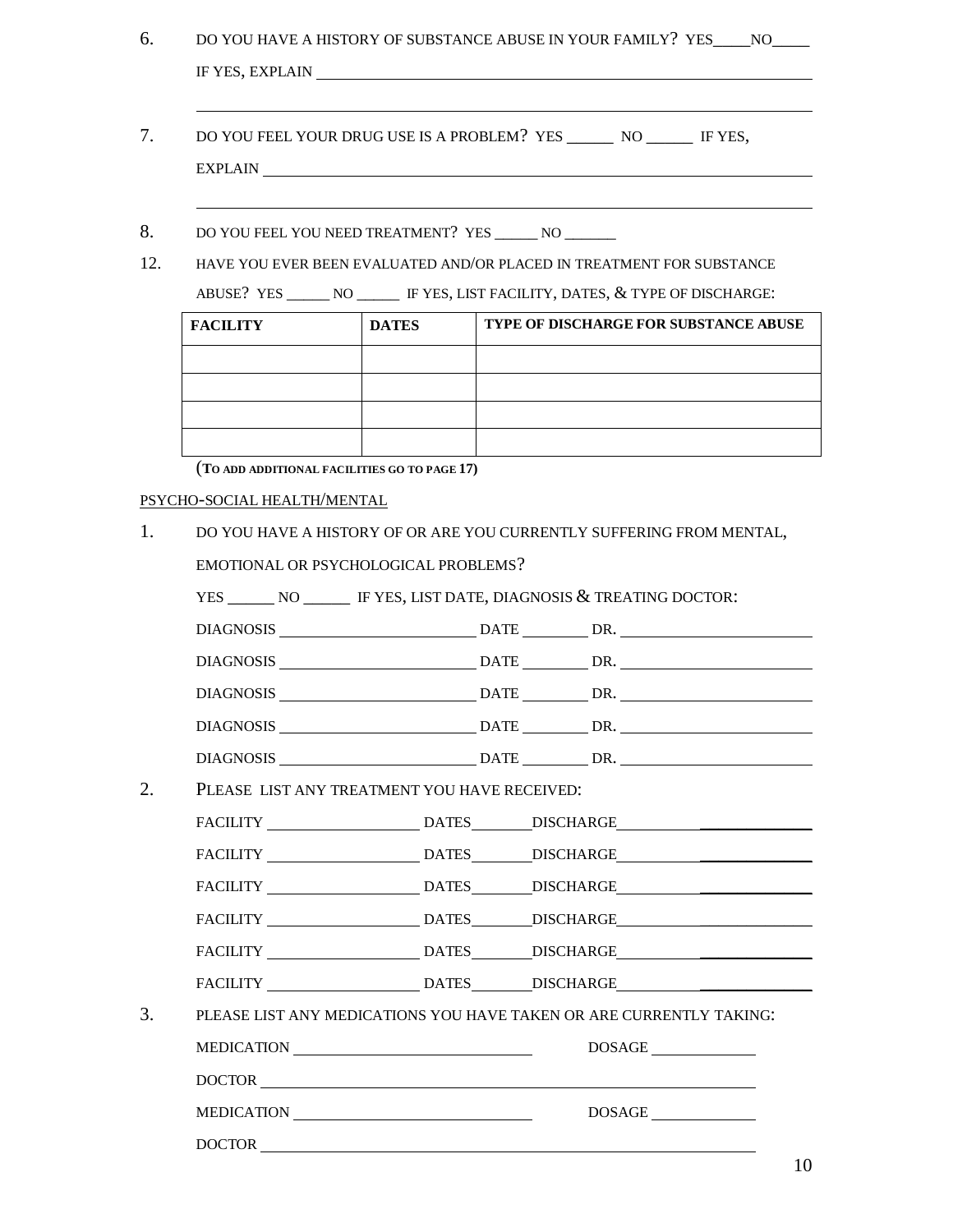|                  |                                                                                                                                                                                                                                      | DOSAGE                                                                           |
|------------------|--------------------------------------------------------------------------------------------------------------------------------------------------------------------------------------------------------------------------------------|----------------------------------------------------------------------------------|
|                  | DOCTOR                                                                                                                                                                                                                               |                                                                                  |
|                  | $\begin{tabular}{c} \bf MEDICATION \end{tabular}$                                                                                                                                                                                    | DOSAGE                                                                           |
|                  | DOCTOR                                                                                                                                                                                                                               |                                                                                  |
| $\overline{4}$ . |                                                                                                                                                                                                                                      |                                                                                  |
| 5.               | DO YOU FEEL YOU CURRENTLY NEED TREATMENT OR MEDICATION? YES NO                                                                                                                                                                       |                                                                                  |
| 6.               | DO YOU HAVE A FAMILY HISTORY OF MENTAL, EMOTIONAL OR PSYCHOLOGICAL<br>PROBLEMS? YES _______ NO_______ IF YES, EXPLAIN _________________________________                                                                              | ,我们也不会有什么。""我们的人,我们也不会有什么?""我们的人,我们也不会有什么?""我们的人,我们也不会有什么?""我们的人,我们也不会有什么?""我们的人 |
|                  | <b>RELIGION</b>                                                                                                                                                                                                                      |                                                                                  |
| 1.               |                                                                                                                                                                                                                                      |                                                                                  |
| 2.               | DO YOU ATTEND SERVICES? YES ______ NO______ IF YES, WHERE AND HOW OFTEN                                                                                                                                                              |                                                                                  |
|                  |                                                                                                                                                                                                                                      |                                                                                  |
|                  | <b>MILITARY SERVICE</b>                                                                                                                                                                                                              |                                                                                  |
|                  | 1. HAVE YOU EVER SERVED IN THE MILITARY? YES NO                                                                                                                                                                                      |                                                                                  |
|                  | IF YES, LIST THE FOLLOWING:                                                                                                                                                                                                          |                                                                                  |
|                  | BRANCH DATES                                                                                                                                                                                                                         | <b>DISCHARGE</b>                                                                 |
|                  | HIGHEST GRADE OR RANK <b>AND ARRAIGHT AND ARRAIGHT AT A STATE OF A STATE OF A STATE OF A STATE OF A STATE OF A STATE OF A STATE OF A STATE OF A STATE OF A STATE OF A STATE OF A STATE OF A STATE OF A STATE OF A STATE OF A STA</b> |                                                                                  |
| 2.               | DO YOU HAVE A COPY OF YOUR DD-214? YES _______ NO_______ IF YES, PLEASE                                                                                                                                                              |                                                                                  |
|                  | BRING COPY TO INTERVIEW.                                                                                                                                                                                                             |                                                                                  |
| 3.               | DID YOU RECEIVE ANY SPECIAL TRAINING DURING YOUR SERVICE? YES ____ NO____                                                                                                                                                            |                                                                                  |
|                  | IF YES, EXPLAIN PRESERVED AND THE VEHICLE IN THE VEHICLE IN THE VEHICLE IN THE VEHICLE IN THE VEHICLE IN THE VEHICLE IN THE VEHICLE IN THE VEHICLE IN THE VEHICLE IN THE VEHICLE IN THE VEHICLE IN THE VEHICLE IN THE VEHICLE        |                                                                                  |
|                  |                                                                                                                                                                                                                                      |                                                                                  |
|                  |                                                                                                                                                                                                                                      |                                                                                  |
|                  | <b>CRIMINAL HISTORY</b>                                                                                                                                                                                                              |                                                                                  |
| 1.               | WERE YOU EVER ARRESTED AS A JUVENILE? YES _______ NO_______                                                                                                                                                                          |                                                                                  |
|                  | IF YES:                                                                                                                                                                                                                              |                                                                                  |
|                  | AGE CHARGES CHARGES                                                                                                                                                                                                                  |                                                                                  |
|                  | PROBATION-YES______ NO_______ HOW LONG                                                                                                                                                                                               |                                                                                  |
|                  |                                                                                                                                                                                                                                      |                                                                                  |
|                  |                                                                                                                                                                                                                                      |                                                                                  |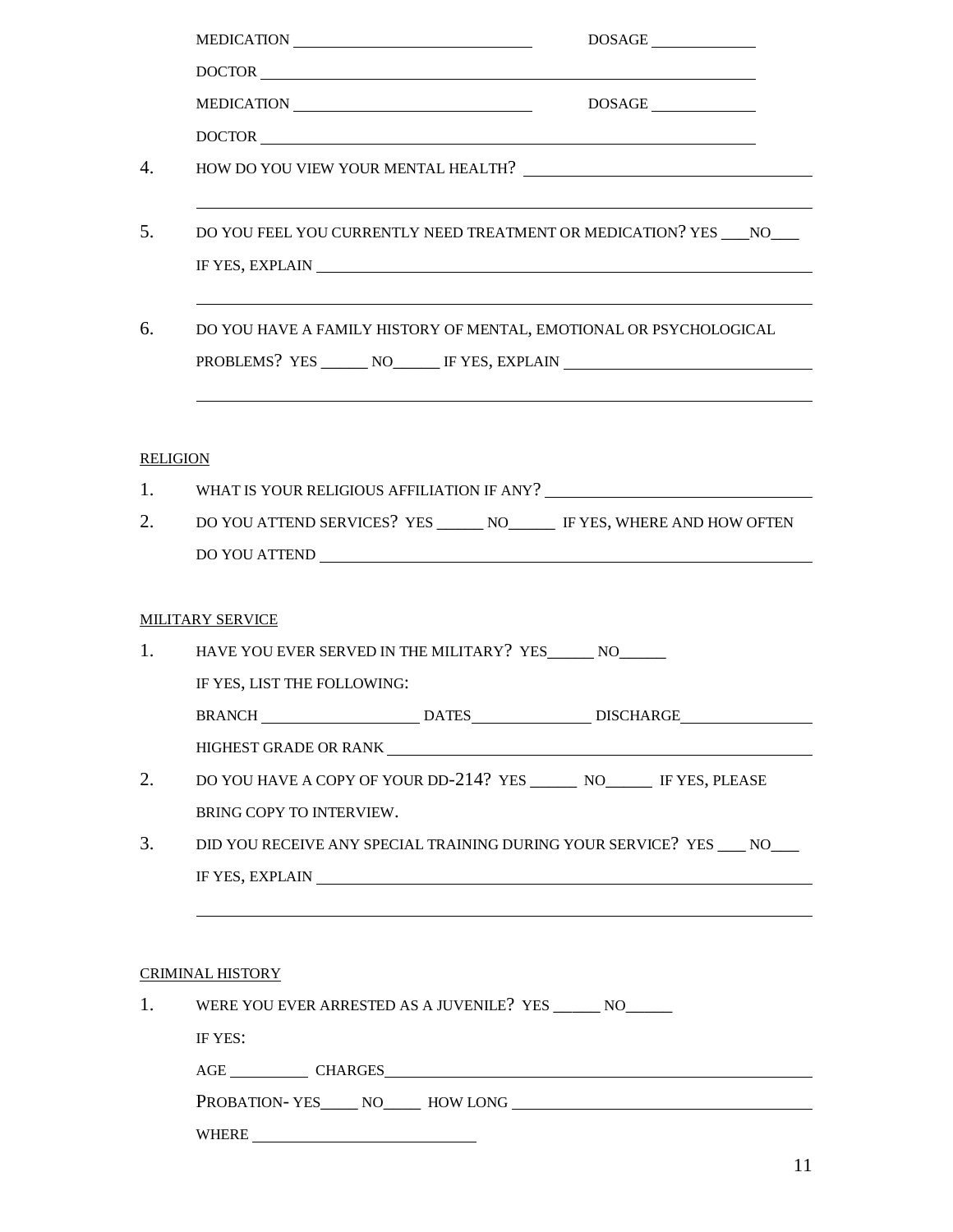|       | PLACEMENT/DETENTION-YES _______ NO______                                                                                                                                                                                       |
|-------|--------------------------------------------------------------------------------------------------------------------------------------------------------------------------------------------------------------------------------|
|       | HOW LONG? WHERE                                                                                                                                                                                                                |
|       | AGE ________________ CHARGES                                                                                                                                                                                                   |
|       |                                                                                                                                                                                                                                |
|       |                                                                                                                                                                                                                                |
|       | PLACEMENT/DETENTION-YES _______ NO______                                                                                                                                                                                       |
|       |                                                                                                                                                                                                                                |
|       |                                                                                                                                                                                                                                |
|       |                                                                                                                                                                                                                                |
|       |                                                                                                                                                                                                                                |
|       | PLACEMENT/DETENTION-YES ________ NO_______                                                                                                                                                                                     |
|       | HOW LONG? WHERE WHERE                                                                                                                                                                                                          |
|       | AGE CHARGES CHARGES                                                                                                                                                                                                            |
|       |                                                                                                                                                                                                                                |
|       | $\text{WHERE} \underline{\hspace{1cm}}$                                                                                                                                                                                        |
|       | PLACEMENT/DETENTION-YES _______ NO_______                                                                                                                                                                                      |
|       |                                                                                                                                                                                                                                |
|       | AGE CHARGES CHARGES                                                                                                                                                                                                            |
|       |                                                                                                                                                                                                                                |
|       |                                                                                                                                                                                                                                |
|       | PLACEMENT/DETENTION-YES NO                                                                                                                                                                                                     |
|       | HOW LONG? WHERE                                                                                                                                                                                                                |
|       |                                                                                                                                                                                                                                |
| ADULT |                                                                                                                                                                                                                                |
| 1.    | HAVE YOU EVER BEEN ARRESTED AS AN ADULT? YES ______ NO ______                                                                                                                                                                  |
|       | IF YES:                                                                                                                                                                                                                        |
|       |                                                                                                                                                                                                                                |
|       |                                                                                                                                                                                                                                |
|       | SENTENCE                                                                                                                                                                                                                       |
|       | DATE CHARGES CHARGES                                                                                                                                                                                                           |
|       |                                                                                                                                                                                                                                |
|       | SENTENCE CONTRACTED AND RESERVE AND RESERVE AND RESERVE AND RESERVE AND RESERVE AND RESERVE AND RESERVE AND RESERVE AND RESERVE AND RESERVE AND RESERVE AND RESERVE AND RESERVE AND RESPONDING A REPORT OF A STRUCK OF A STRUC |
|       |                                                                                                                                                                                                                                |
|       |                                                                                                                                                                                                                                |
|       |                                                                                                                                                                                                                                |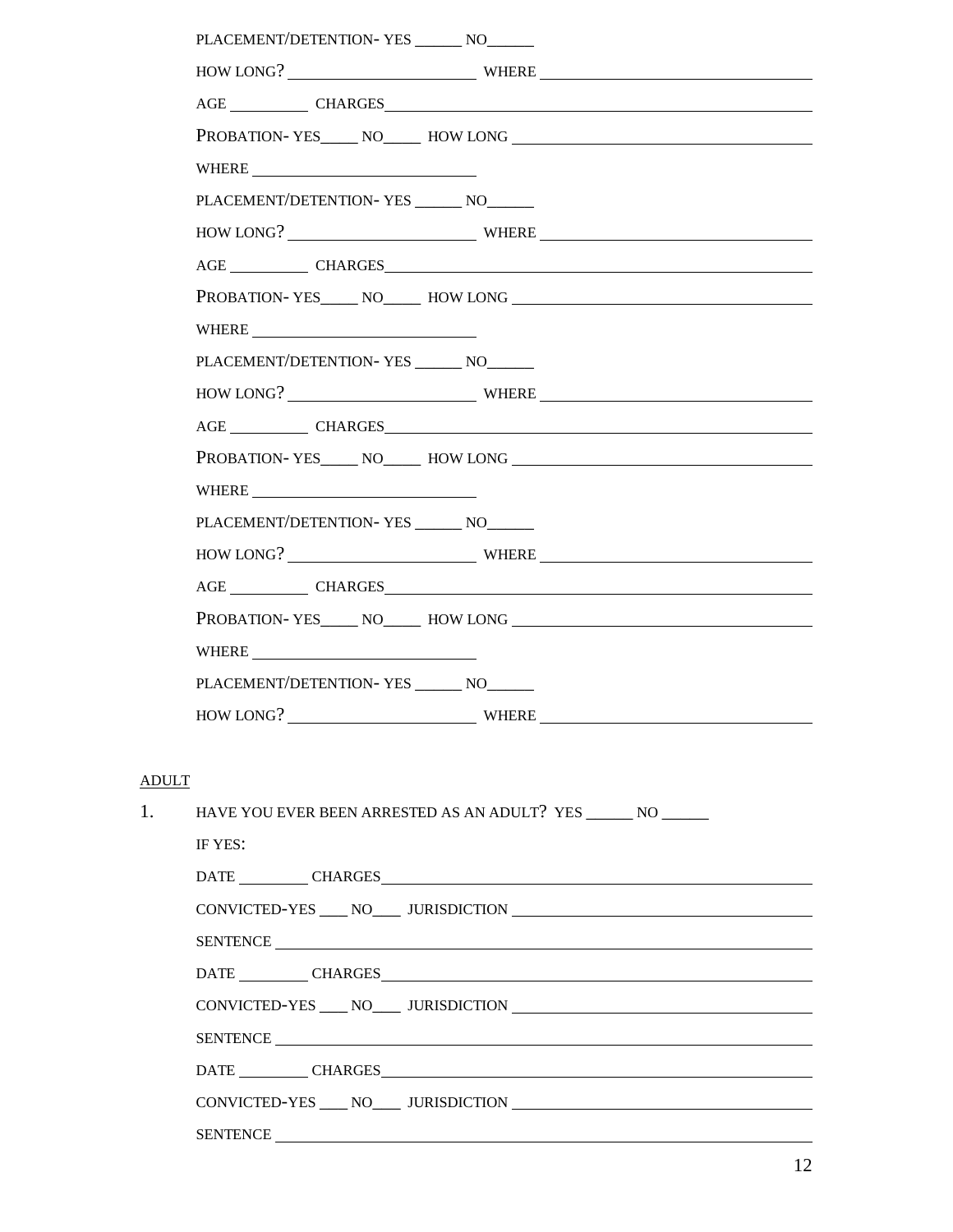| SENTENCE<br>DATE CHARGES CHARGES<br>CONVICTED-YES NO URISDICTION<br>SENTENCE LAND CONTROL CONTROL CONTROL CONTROL CONTROL CONTROL CONTROL CONTROL CONTROL CONTROL CONTROL CONTROL CONTROL CONTROL CONTROL CONTROL CONTROL CONTROL CONTROL CONTROL CONTROL CONTROL CONTROL CONTROL CONTROL CONTROL<br>DATE CHARGES CHARGES<br>CONVICTED-YES ____ NO____ JURISDICTION<br>SENTENCE<br>SENTENCE<br>DATE _______________CHARGES<br>CONVICTED-YES ___ NO____ JURISDICTION<br>SENTENCE<br>SENTENCE<br>HAVE YOU EVER HAD YOUR PROBATION AND/OR PAROLE REVOKED? YES ____ NO____<br>PLEASE PROVIDE THE FOLLOWING FOR ANY PERIODS OF INCARCERATION:<br>INSTITUTION LENGTH LENGTH YEAR<br>PROGRAMS<br>INSTITUTION LENGTH LENGTH YEAR<br>INSTITUTION LENGTH LENGTH YEAR |  | DATE CHARGES CHARGES |  |
|------------------------------------------------------------------------------------------------------------------------------------------------------------------------------------------------------------------------------------------------------------------------------------------------------------------------------------------------------------------------------------------------------------------------------------------------------------------------------------------------------------------------------------------------------------------------------------------------------------------------------------------------------------------------------------------------------------------------------------------------------------|--|----------------------|--|
|                                                                                                                                                                                                                                                                                                                                                                                                                                                                                                                                                                                                                                                                                                                                                            |  |                      |  |
|                                                                                                                                                                                                                                                                                                                                                                                                                                                                                                                                                                                                                                                                                                                                                            |  |                      |  |
|                                                                                                                                                                                                                                                                                                                                                                                                                                                                                                                                                                                                                                                                                                                                                            |  |                      |  |
|                                                                                                                                                                                                                                                                                                                                                                                                                                                                                                                                                                                                                                                                                                                                                            |  |                      |  |
|                                                                                                                                                                                                                                                                                                                                                                                                                                                                                                                                                                                                                                                                                                                                                            |  |                      |  |
|                                                                                                                                                                                                                                                                                                                                                                                                                                                                                                                                                                                                                                                                                                                                                            |  |                      |  |
|                                                                                                                                                                                                                                                                                                                                                                                                                                                                                                                                                                                                                                                                                                                                                            |  |                      |  |
|                                                                                                                                                                                                                                                                                                                                                                                                                                                                                                                                                                                                                                                                                                                                                            |  |                      |  |
|                                                                                                                                                                                                                                                                                                                                                                                                                                                                                                                                                                                                                                                                                                                                                            |  |                      |  |
|                                                                                                                                                                                                                                                                                                                                                                                                                                                                                                                                                                                                                                                                                                                                                            |  |                      |  |
|                                                                                                                                                                                                                                                                                                                                                                                                                                                                                                                                                                                                                                                                                                                                                            |  |                      |  |
|                                                                                                                                                                                                                                                                                                                                                                                                                                                                                                                                                                                                                                                                                                                                                            |  |                      |  |
|                                                                                                                                                                                                                                                                                                                                                                                                                                                                                                                                                                                                                                                                                                                                                            |  |                      |  |
|                                                                                                                                                                                                                                                                                                                                                                                                                                                                                                                                                                                                                                                                                                                                                            |  |                      |  |
|                                                                                                                                                                                                                                                                                                                                                                                                                                                                                                                                                                                                                                                                                                                                                            |  |                      |  |
|                                                                                                                                                                                                                                                                                                                                                                                                                                                                                                                                                                                                                                                                                                                                                            |  |                      |  |
|                                                                                                                                                                                                                                                                                                                                                                                                                                                                                                                                                                                                                                                                                                                                                            |  |                      |  |
|                                                                                                                                                                                                                                                                                                                                                                                                                                                                                                                                                                                                                                                                                                                                                            |  |                      |  |
|                                                                                                                                                                                                                                                                                                                                                                                                                                                                                                                                                                                                                                                                                                                                                            |  |                      |  |
|                                                                                                                                                                                                                                                                                                                                                                                                                                                                                                                                                                                                                                                                                                                                                            |  |                      |  |
|                                                                                                                                                                                                                                                                                                                                                                                                                                                                                                                                                                                                                                                                                                                                                            |  |                      |  |
|                                                                                                                                                                                                                                                                                                                                                                                                                                                                                                                                                                                                                                                                                                                                                            |  |                      |  |
|                                                                                                                                                                                                                                                                                                                                                                                                                                                                                                                                                                                                                                                                                                                                                            |  |                      |  |
|                                                                                                                                                                                                                                                                                                                                                                                                                                                                                                                                                                                                                                                                                                                                                            |  |                      |  |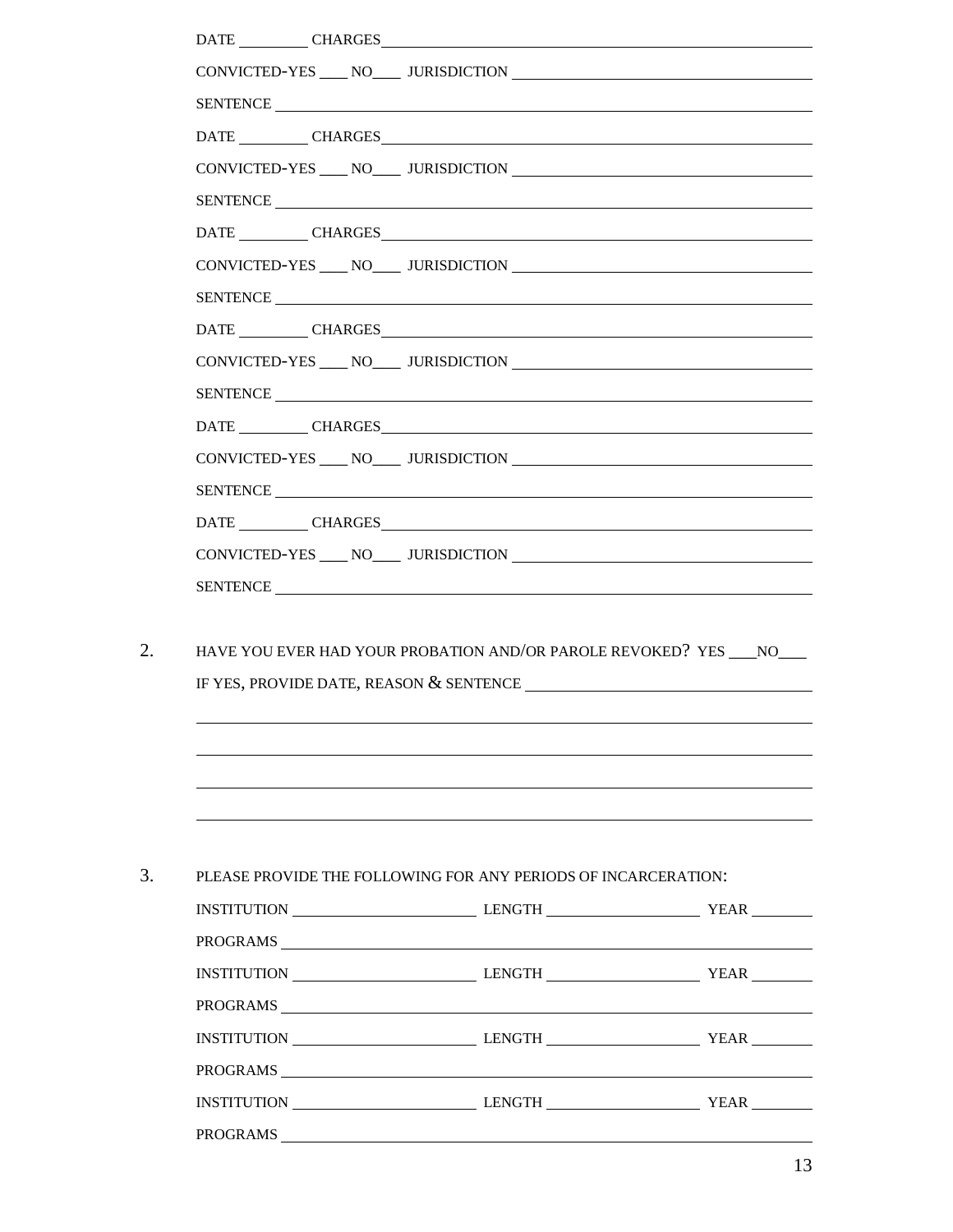| $\overline{4}$ . |                                          | ARE YOU CURRENTLY PENDING ANY OTHER CHARGES? YES _____ NO _____ IF YES                                |  |
|------------------|------------------------------------------|-------------------------------------------------------------------------------------------------------|--|
|                  |                                          |                                                                                                       |  |
| 5.               |                                          | ARE YOU CURRENTLY ON PROBATION OR PAROLE? YES _____ NO _____ IF YES,                                  |  |
|                  |                                          | SPECIFY WHERE, WHAT CHARGES $\&$ IF A VOP IS PENDING $\_\_\_\_\_\_\_\_\_\_\_\_\_\_\_\_\_\_\_\_\_\_\_$ |  |
|                  |                                          |                                                                                                       |  |
|                  |                                          |                                                                                                       |  |
|                  | PLEASE GIVE YOUR VERSION OF THE OFFENSE: |                                                                                                       |  |
|                  |                                          |                                                                                                       |  |
|                  |                                          |                                                                                                       |  |
|                  |                                          |                                                                                                       |  |
|                  |                                          |                                                                                                       |  |
|                  |                                          |                                                                                                       |  |
|                  |                                          |                                                                                                       |  |
|                  |                                          |                                                                                                       |  |
|                  |                                          |                                                                                                       |  |
|                  |                                          |                                                                                                       |  |
|                  |                                          |                                                                                                       |  |
|                  |                                          |                                                                                                       |  |
|                  |                                          |                                                                                                       |  |
|                  |                                          |                                                                                                       |  |
|                  |                                          |                                                                                                       |  |
|                  |                                          |                                                                                                       |  |
|                  |                                          |                                                                                                       |  |
|                  |                                          |                                                                                                       |  |
|                  |                                          |                                                                                                       |  |
|                  |                                          |                                                                                                       |  |
|                  |                                          |                                                                                                       |  |
|                  |                                          |                                                                                                       |  |
|                  |                                          |                                                                                                       |  |
|                  |                                          |                                                                                                       |  |

SIGNATURE OF DEFENDANT DATE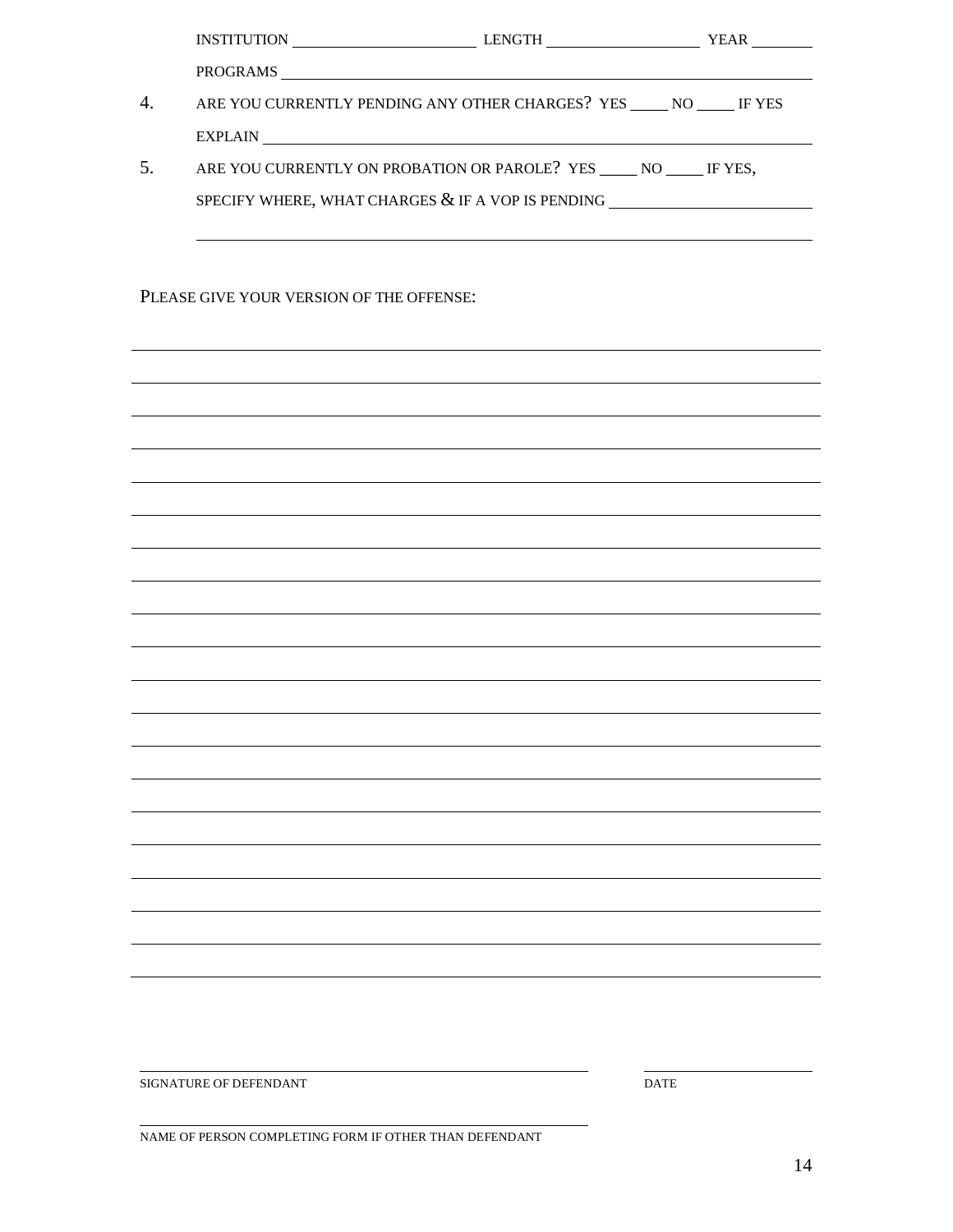## CONTINUE SIBLINGS LIST FROM PAGE 2 LIST OLDEST TO YOUNGEST:

| NAME:           | AGE | <b>OCCUPATION</b> |  |
|-----------------|-----|-------------------|--|
| <b>ADDRESS:</b> |     |                   |  |
| NAME:           | AGE | <b>OCCUPATION</b> |  |
| <b>ADDRESS:</b> |     |                   |  |
| NAME:           | AGE | <b>OCCUPATION</b> |  |
| <b>ADDRESS:</b> |     |                   |  |
| NAME:           | AGE | <b>OCCUPATION</b> |  |
| <b>ADDRESS:</b> |     |                   |  |
| NAME:           | AGE | <b>OCCUPATION</b> |  |
| <b>ADDRESS:</b> |     |                   |  |
| NAME:           | AGE | <b>OCCUPATION</b> |  |
| <b>ADDRESS:</b> |     |                   |  |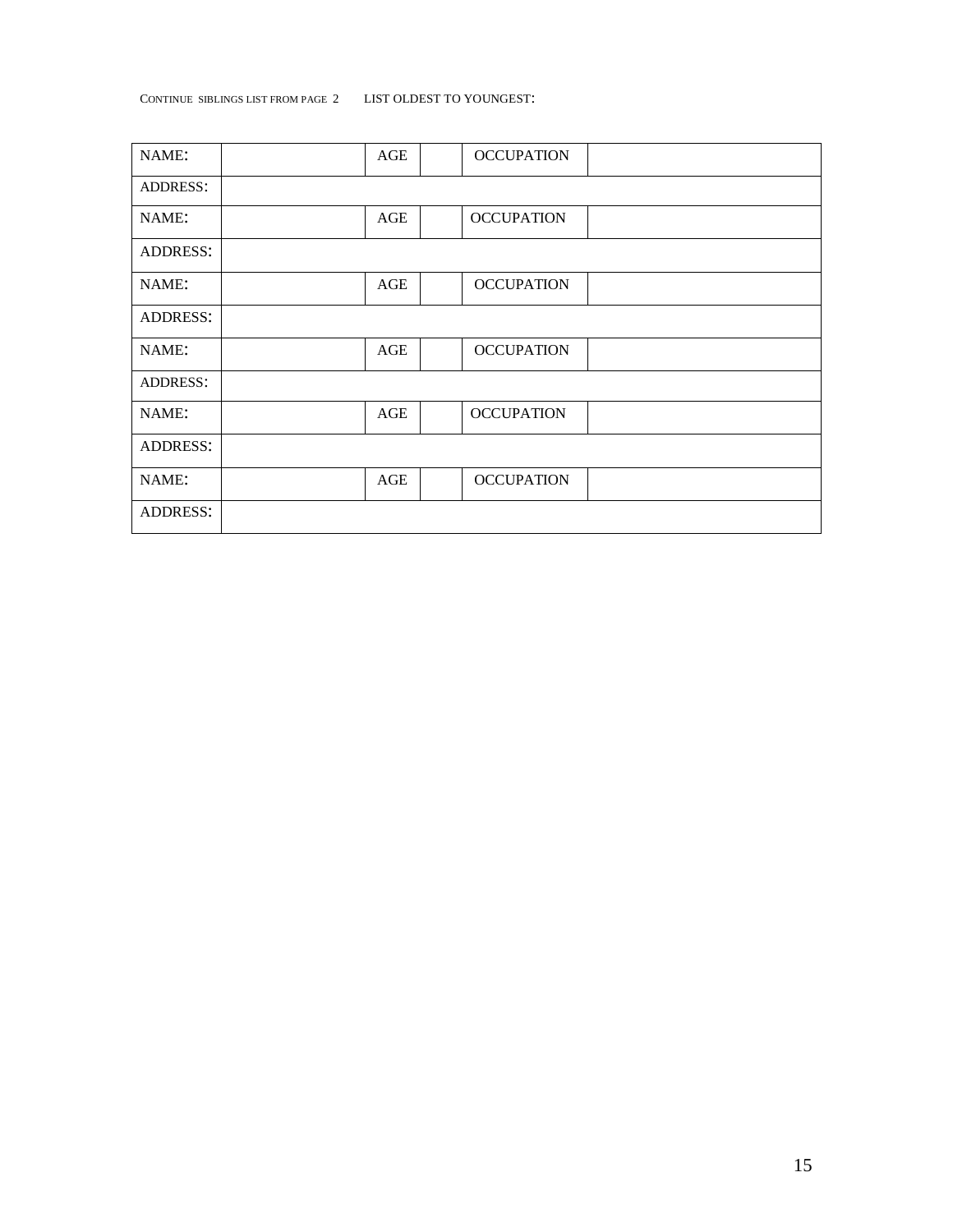CONTINUE CHILDRENS LIST FROM PAGE 3

| NAME:           | $\mathbf{AGE}$ | MOTHER/FATHER |
|-----------------|----------------|---------------|
| <b>ADDRESS:</b> |                |               |
| NAME:           | $\mathbf{AGE}$ | MOTHER/FATHER |
| <b>ADDRESS:</b> |                |               |
| NAME:           | AGE            | MOTHER/FATHER |
| <b>ADDRESS:</b> |                |               |
| NAME:           | AGE            | MOTHER/FATHER |
| <b>ADDRESS:</b> |                |               |
| NAME:           | $\mathbf{AGE}$ | MOTHER/FATHER |
| <b>ADDRESS:</b> |                |               |
| NAME:           | AGE            | MOTHER/FATHER |
| <b>ADDRESS:</b> |                |               |